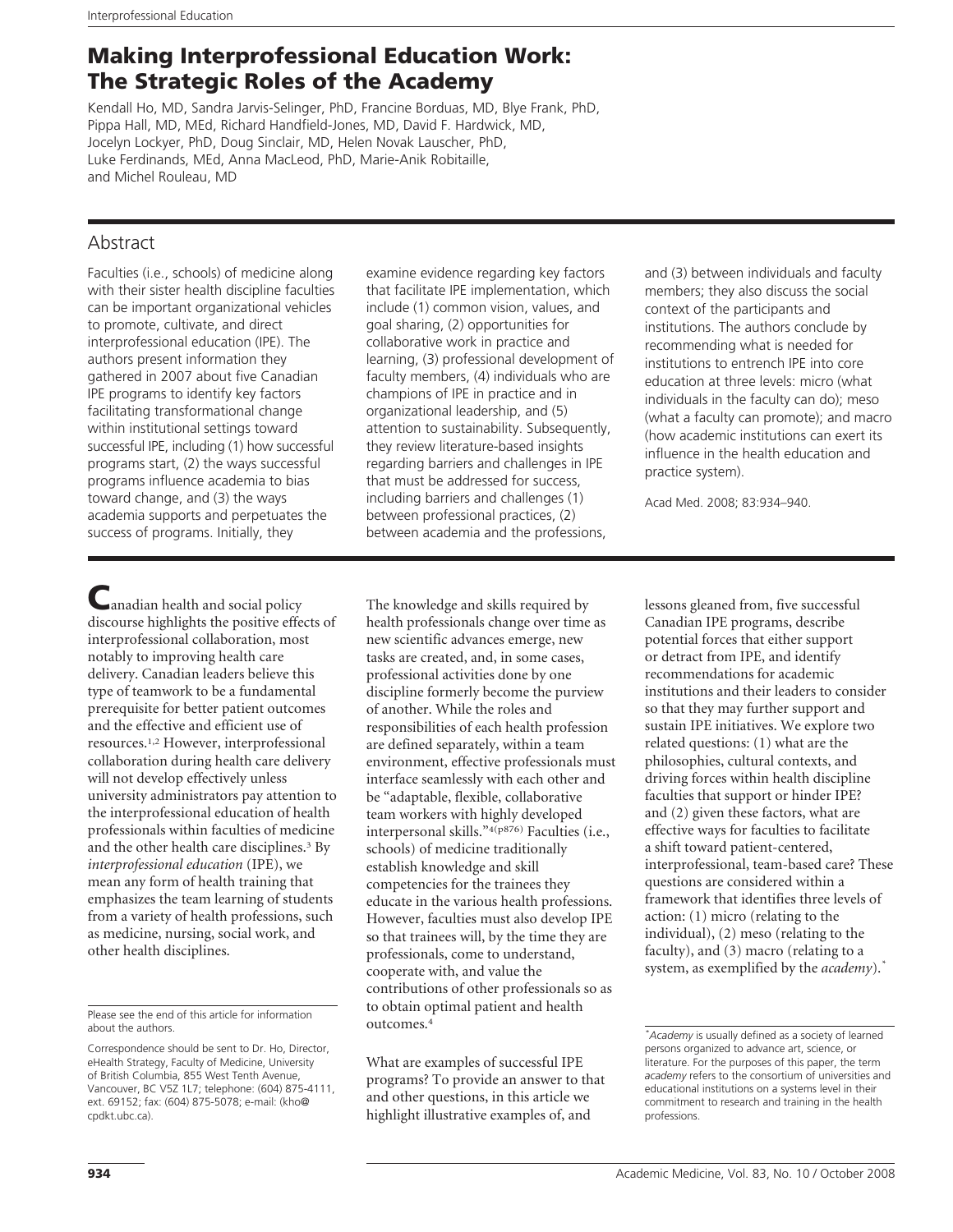Embarking on this endeavor was made possible by Health Canada, the federal health department of the government of Canada, which engaged five universities across Canada to prepare a report outlining the opportunities and challenges academic institutions face in influencing the evolution of the IPE and practice environment. Our group undertook two information-gathering activities to help shape the report: conducting a survey of five Canadian examples of IPE programs, and carrying out a literature review on the opportunities, challenges, and levers in IPE. The findings of these two activities, described in the following pages, serve to illuminate how successful programs stimulate change, and what specific roles academic institutions and individuals in them should undertake to contribute to IPE in the future.

#### Five Current, Successful IPE Programs in Canada

Cooke has described a number of wellestablished, innovative, and effective Canadian IPE programs.5 On the basis of his study and after discussions among the individuals who would become the authors of this article, all of whom are knowledgeable about IPE at Canadian universities, in 2006 two of us (P.H. and R.H.-J.) sampled five programs (from prelicensure to postlicensure training) that they, using Cooke's analysis, identified as successfully demonstrating national leadership in IPE. As a group, we, the present authors, invited the academic leaders of these five IPE programs to participate in the exploratory study discussed in this article. All of those we contacted were strongly supportive and agreed either to be personally interviewed and/or identified other individuals whose knowledge of their IPE program would prove insightful for our investigation. These leaders did not identify any students for the interviews. We used a semistructured interview in interviewing the key informants to gain insight into their respective IPE programs, with specific focus on exploring how their academic institutions influenced their work and how they, in turn, influenced their respective academic environments.

## **Program descriptions**

Below are short descriptions of the five programs chosen from across Canada.

- *University of British Columbia.* The College of Health Disciplines was established in 2002. It offers a number of elective IPE courses and projects for prelicensure students in seven faculties: land and food systems, applied sciences, arts, education, dentistry, medicine, and pharmaceutical sciences.
- *University of Alberta.* This institution offers a 35-hour case-based IPE course, which includes a community-based group exercise, involves prelicensure students in the university's health sciences programs, including medicine, nursing, physical therapy, occupational therapy, nutrition, and recreational therapy. Established in the early 1990s as an elective, it has been compulsory since 1999.
- *University of Ottawa.* The SCO Health Service's Rural Palliative Care Program was established in 1994. This interprofessional continuing professional development program focuses on interprofessional practice in palliative and end-of-life care in rural communities in eastern Ontario. The target audience includes family physicians, community hospital and home care nurses, social workers, pharmacists, occupational and physical therapists, dieticians, and spiritual care providers.
- *Dalhousie University.* A compulsory preclinical learner program, involving a series of five IPE learning modules presented over the preclinical years, focuses on teamwork, professionalism, and specific topic areas through casebased discussions and interactions with expert panels. The faculties of nursing, allied health professions, health and human performance, health service administration, pharmacy, dentistry, and medicine collaborate.
- *Memorial University.* Since 1999, the Centre for Collaborative Health Professional Education has been developing compulsory and elective interprofessional courses at undergraduate, postgraduate, and continuing professional development levels across medicine, nursing, pharmacy, and social work. Continuing professional development components also include occupational therapy, physical therapy, and speech and language therapy.

## **Summary of the results of the interviews**

**How successful programs start.** Key informants stated that their IPE programs would not have started without champions who brought energy, dedication, persistence and a substantial time commitment to the cause. These champions put IPE on the agenda at their institutions and made programs happen. Some champions were well established in the university hierarchy (including deans, associate deans and directors), whereas others were at the start of their careers. All developed influential links and supports with senior levels of university administration. Under the leadership of these champions, connections among the learners in different professions were established by providing opportunities for them to interact within a variety of learning contexts. The experiences that then arose increased participants' awareness regarding the other professions' roles. This, in turn, led to an internalization of the professional ethos they experienced and a commitment to helping promote the programs' initiatives.

Developing organizational structures that facilitate and coordinate interprofessional collaboration was another common thread raised by key informants, as was the importance of dialogue and developing common objectives among stakeholders. As one interviewee said,

The heads of all those professions met together, so the will to do this has been easier than if we had been separated into a lot of different faculties.

An important underpinning for the implementation and sustainability of IPE initiatives was funding allocation by faculties. Funding provided human resources and infrastructure to help with both IPE coordination and program development. For example, continuing professional development programs combined funds from discipline-specific sources to create IPE initiatives.

Undertaking IPE initiatives and establishing a sound IPE presence within an institution presented a number of challenges. A key structural challenge was to coordinate the schedules of learners from a variety of different professional training programs to allow participation in IPE activities. In the end, this challenge was successfully met by building relationships that fostered collaboration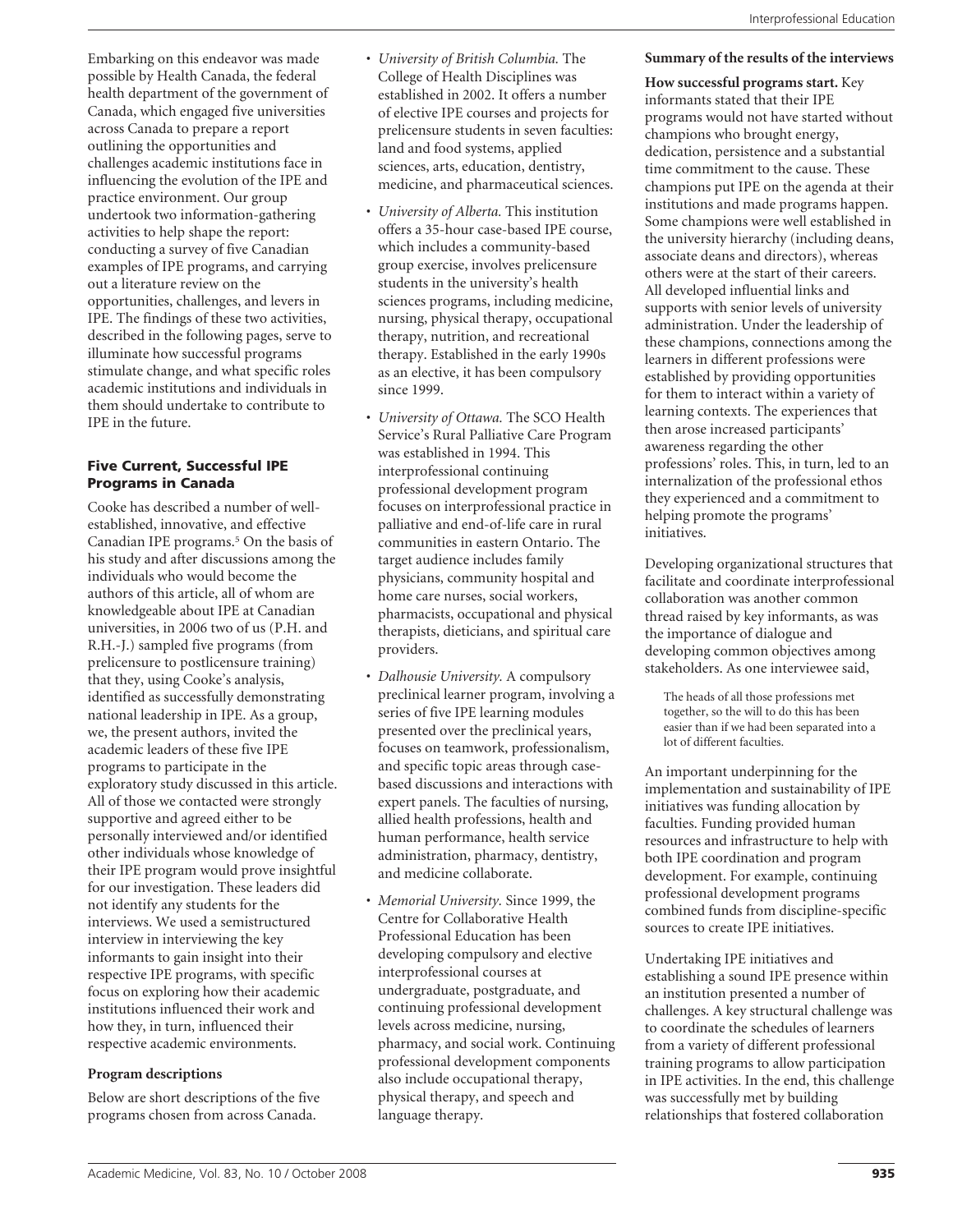and a willingness by all involved to demonstrate flexibility and compromise in developing programs.

#### **Influences on and influences of**

**academia.** The influences of IPE programs on academia were widespread and occurred on a number of levels. It is important to note that the programs profiled here began before the value of IPE and its role in addressing changing health care needs had been widely recognized in academic circles. As a starting point, IPE champions required high-level support to undertake and initiate IPE activities. Interprofessional educators working in traditional academic hierarchies had to adopt new ways of cooperating and collaborating to develop IPE initiatives. As a result, individual faculty members were often required to go beyond their traditional job boundaries. These champions had to learn to model collaborative teamwork and to highlight that all parties involved stood to gain from participation in IPE.

Just as IPE influenced academia, so too did academia exert an influence on IPE. By its very nature, academia fostered the demand for research and scholarship. Within academia, individuals have increasing opportunities to work collaboratively, share course loads, and combine their expertise and talents on research projects. The programs that received substantial research funding helped raise the profile of IPE within their various academic institutions and helped solidify their place within academia as a viable means of increasing knowledge, interest, and opportunity for new IPE champions.

An additional positive benefit of participation in IPE programs noted by key informants was the increased attention paid to, and recognition given to, practitioners in the community. The resulting community-based experiences and projects often served as sources of inspiration, which increased university and government awareness of the need to prepare students for collaborative, patient-centered practice. As senior leaders from different faculties met to change pedagogical approaches, their discussions fostered administrative collaboration. This, in turn, encouraged these leaders to consider other issues such as curriculum development, clinical placements, resource allocation, and opportunities for research.

**The future of IPE in academia.** Key informants reported being hopeful about the future viability and impact of IPE programs in Canada. These hopes were well summarized by one interviewee, who stated,

We'll have students learning together in common courses and working together in small-group projects. We'll have students doing activities in the community in interprofessional teams. We'll have a number of practice settings, across the province, which are established as interprofessional learning sites. And we'll have an ongoing annual continuing professional education series focusing on the interprofessional teamwork. These are great dreams but they're not really dreams. I think they'll be reality. It's just going to take a few years.

As government agencies, academic institutions, and individual health professionals recognize and commit to engaging and supporting IPE practices, and as patients become increasingly aware of patient-centered care that crosses professions, the need for interprofessional care is increasingly solidified. Thus, the current challenge is not to champion the idea of IPE but to establish IPE and interprofessional collaboration and carry out knowledge translation that will inform and encourage professionals to make these routine practices across Canada's health system at all levels.

## Factors That Facilitate IPE

Our study of the five successful IPE programs and a review of the literature led us to identify key factors that drive and sustain academic institutions in facilitating the integration of IPE as a routine part of health education and practice.

For interprofessional learning to succeed on a program level, a number of key conditions must be present. Parsell and Bligh<sup>6</sup> identified two components of successful team-based collaboration:

- Perspective-taking is critical, as it allows for the development and exploration of the common goals, values, and beliefs of the different professional groups involved.
- Knowledge and skills for effective interprofessional teamwork must be developed in order to encourage an

understanding of the scopes of practice of professions involved.

Opportunities to learn and work together in meaningful ways contribute to positive outcomes in IPE and help to develop collaborative skills that collapse professional silos and bridge the barriers of professional isolation.2,7 As IPE often requires professionals to be physically proximate, it should facilitate collaboration and relationship building while reducing professional territoriality and atavistic behaviors, which is particularly relevant for dealing with conflict.8,9 IPE curricula must address pragmatic issues such as shared space, timetabling, and equipment use in addition to opportunities for cooperative learning.9 Identifying and creating opportunities for informal learning, socialization, and role integration provide opportunities for professionals to develop and put into practice the skills necessary for successful IPE.10,11 Experiential learning is particularly important in IPE, and workplace learning offers an ideal setting in which professionals can reflect on their professional practices and the ways in which they intersect/overlap/ complement the professional practices of others within a multidisciplinary setting.7

#### **Faculty development**

Faculty members play a critical role in the design, development, implementation, and delivery of IPE. Key informants recognized that professional development for faculty plays a key role in encouraging participation and faculty buy-in to IPE initiatives.12–14 Examples of faculty development initiatives include the development of role models, supporting role integration for health professionals involved in collaborative practice, and addressing some of the barriers to teaching and learning that exist at both individual and organizational levels.

As comprehensive faculty development programs are an important means by which an institution can move toward implementing and sustaining IPE, these programs should encompass both individual and organizational development.12,13 At the individual level, faculty development should address attitudes and beliefs that might impede or facilitate successful IPE and collaborative, patient-centered practice. It should also be a method of knowledge transfer and exchange about the practices and benefits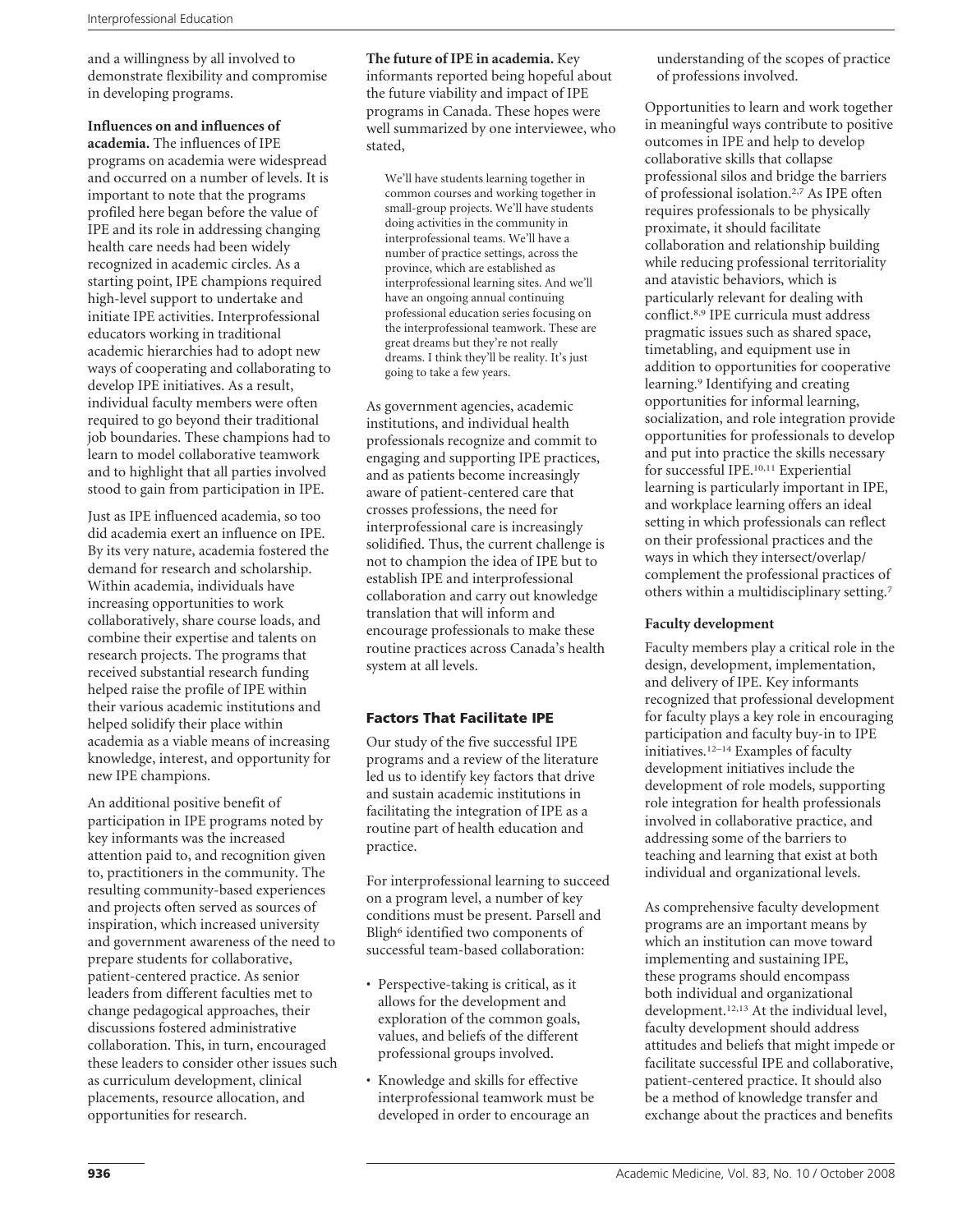of interprofessional learning, practice, and teaching. Further, faculty development can make a significant contribution to developing skills in teaching, curriculum design, and interprofessional work that is at the core of successful IPE. At the organizational level, faculty development offers several advantages, including the creation of cooperative learning opportunities, the support of teams, the recognition and reward of collaborative practices, and the addressing of factors that might impede IPE.

## **Champions, governance, and regulatory or legislative changes**

The research literature and our knowledge of the five successful IPE programs strongly suggest that the ongoing involvement of champions is a key factor for overcoming structural barriers to successful organizational change.15,16 Formal leaders can use their positions of power to set the direction for change, establish structures and parameters for implementation, allocate human and fiscal resources, and stimulate interest and commitment across a variety of stakeholders.9,15 Supporting teams fosters collaborative practice and helps ensure the implementation of IPE programs.17,18

Governance and management structures should offer a collaborative environment for participating disciplines, including interprofessional curricular development, the management of collective resources, and the promotion of educational changes that are in accord with those occurring in the larger workplace. Governance structures should make it imperative that faculties recognize and contribute to solutions that overcome barriers hindering IPE implementation and practice.10 Accreditation at institutions that employ or educate health professionals can act as a powerful force for change in influencing faculty members' and learners' behaviors to facilitate the advancement of interprofessional collaboration.10 Flexibility in organizational structure and designated IPE funding that can be used across faculties are critically important to support academic administrators in their efforts to implement and sustain IPE.

## **Successful implementation and sustainability**

Because creating a climate for change is not always easy, the circumstances and needs of an organization must be analyzed before the implementation of any change initiative.19 Champions play a key role in establishing a climate for change, as well as implementing and sustaining change.16,19 Organizational structures that facilitate interprofessional collaboration, such as research awards, specific portfolios to stimulate curricular change toward IPE, or faculty positions with emphasis on IPE, need to be developed with the full expectation that participants will commit to ongoing communication and continued meetings to see the task through.<sup>8</sup>

The attitudes of senior academic administrators are key determinants of IPE success. As implementation of IPE requires administrative decisions, support is needed from senior administrators who have the authority to decide on educational policies and control resources.<sup>9-11</sup> Administrators at all levels (e.g., associate deans, department heads, and associate directors) need to be involved for successful IPE to be sustained. Participants at these levels are more likely to support and implement changes that directly affect learners if they believe that success will promote their organizational goals and if they have been consulted and directly involved in planning for the change.16,19

## Barriers and Challenges to IPE

In contrast to the factors discussed above that assist change, in this section we examine the barriers that need to be considered and overcome to successfully implement IPE.

## **Interface between professional practices**

An important component of program funding is often student enrollment. An enrollment-based funding formula can strongly influence the structure of university programs and contribute to a lack of flexibility for allocating financial and human resources to interdisciplinary activities.

The allocation of money may present an external barrier on an individual level as well, because the majority of health educators are members of professional

associations.8 Professional compensation (fee-for-service) hinders collaboration in two ways: time allocated to the team engagement process is uncompensated time, and fee-for-service systems have the potential to create competition among health professionals who might otherwise collaborate.20 Finally, a lack of clear policies from physician and nursing associations or licensing bodies on the boundaries of professional jurisdiction represents an additional structural barrier to IPE.20

### **Interface between academia and professions**

The literature is inconclusive on the appropriate time to introduce IPE to trainees. Some authors are advocates for early intervention, some for middle stages, and others for more advanced levels beyond basic training.4 Other issues within the curriculum or learning environment include scheduling problems, discrepancies in numbers from different professions, divergent learning and assessment styles, different curricular periods, lack of commitment or buy-in, and limited resources.4,21 The differences in learning environments for various health professions students combined with learning situated exclusively in one homogeneous environment may reinforce an intraprofessional culture within each profession and discourage interprofessional practice later in trainees' careers. Administrative issues such as a lack of financial resources, a lack of administrative support, rigid curricula, and battles for professional boundaries are among the identified barriers to implementing IPE.<sup>22</sup> Finally, differences in professional values and cultures as well as a lack of opportunities for knowledge exchange represent barriers that can help maintain and even reinforce stereotypical perceptions.

## **Influence of faculty attitudes**

The attitudes of individual faculty, as reflected in their personal biases toward different professions, present an important challenge. When negative biases are evident, it is difficult for trainees to achieve perspectives of the variety of professional roles, even though that would otherwise be possible through education.2,6 It is thus important to acknowledge those faculty behaviors and expectations that influence in ways that are unintended, involving the subtle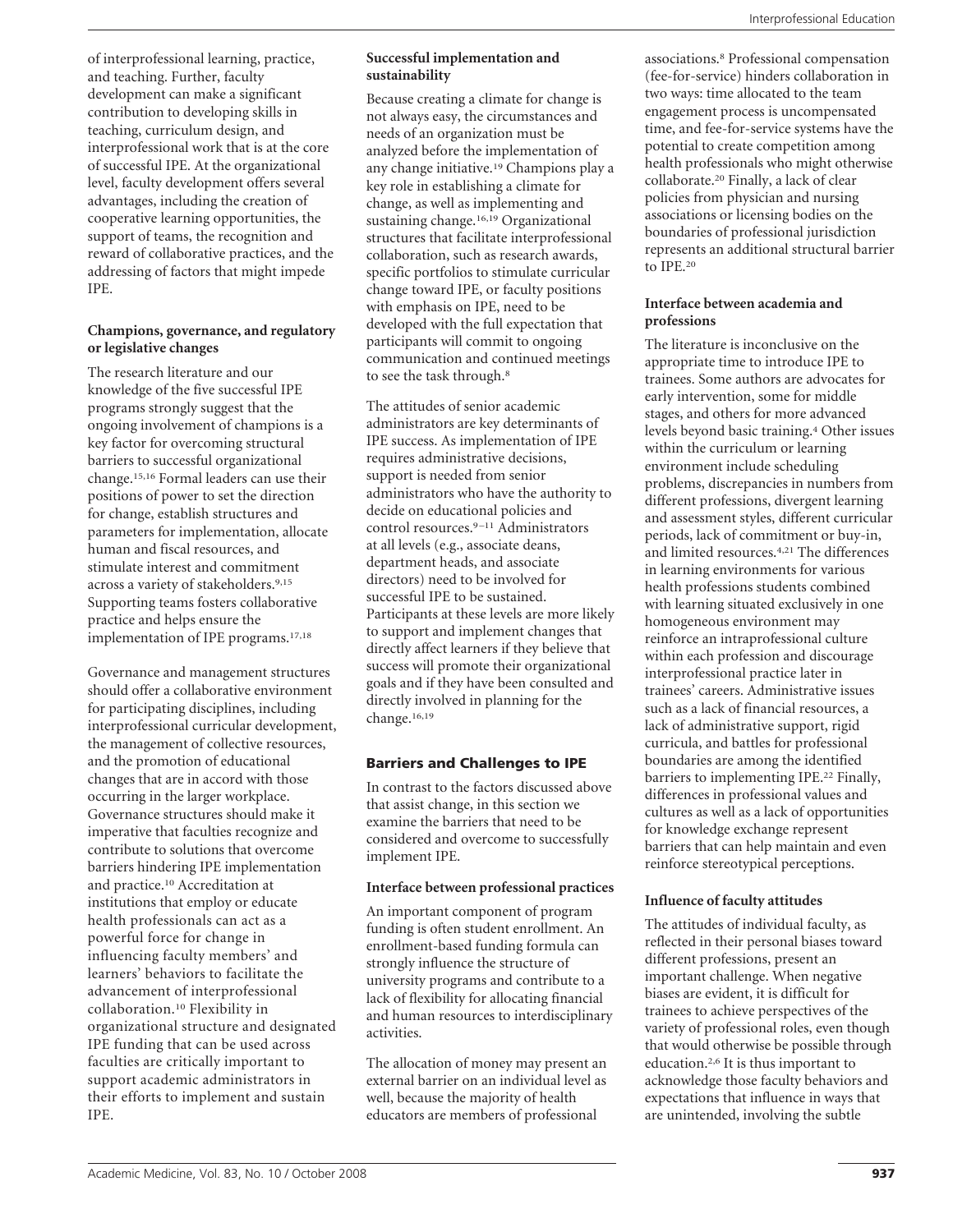transmission of social norms and values that may constitute positive or negative forces in the complex process of institutional change.23 Unwillingness, conscious or otherwise, on the part of faculty and students to experiment with new ways of teaching and learning may undermine efforts to implement IPE.22 Recent empirical work evaluating health professionals' readiness for interprofessional learning found significant differences among the professions with respect to their openness and willingness to collaborate with professionals outside their immediate areas of expertise.24

#### **Interface between social contexts**

Issues of power dynamics in society as they relate to gender, social class, and racial identities have been explored in only a limited way thus far, yet IPE education must occur in a setting where context and differences are taken into account.1,25

Recognition that gender, class, and race play an integral part in institutional processes means that not only professional identity but also the distribution of power are developed through distinctions between men and women.26,27 Power has been more readily attributed to professions dominated historically by middle- to upper-class men (e.g., medicine, dentistry) versus professions dominated historically by middle- to working-class women (e.g., nursing, dental hygiene).26 For IPE to thrive, those considering implementing IPE must pay attention to use of language that "is embedded within institutions and organizations and influence[s] the relations of power within them" as part of a process that is dedicated to examining and addressing inherent social issues.28

### Translating IPE into Practice: Strategic Recommendations

In our exploration of Canadian IPE exemplars and the factors and barriers that can help or hinder the implementation and practice of IPE in academic institutions, three key observations emerged: (1) change is complex and multidimensional, (2) change takes time and must be approached strategically, and (3) it is important to implement facilitating factors at the same time rather than

in isolation. Arising from these observations, we propose the following set of recommendations for the micro, meso, and macro levels of the health care professions to consider for accelerating the adoption of IPE as a routine part of academic training and professional behavior.

### **The micro level: What individuals can do**

Individuals in and associated with academic institutions, including but not limited to faculty members in health professions schools, clinical educators, and health professionals, can do much to foster, promote, and improve IPE and interprofessional practice. The power of individual champions is illustrated in the experiences of the Canadian IPE programs described earlier. In educational contexts, IPE champions can be educators and role models who positively influence and encourage students and learners across different professions to take an interest in understanding others' roles, which, in turn, helps promote the IPE ethos and practice. These individual champions can carry out the following culture-changing actions:

- They engage, lead, and participate in research that contributes to the body of evidence that IPE improves care; they foster opportunities for building on this evidence through practice-based research.
- They utilize research and engage institutional colleagues involved in this research as powerful persuasions toward implementing interprofessional collaboration in the education and practice environments.
- They build enthusiasm, celebrate successes, and build advocacy through academic venues, such as conference presentations and publications, and community venues, such as town hall meetings and dialogues at the local community level, to recognize community members' and practitioners' central contributions.
- They apply effective communication and foster a community of IPE academics and practitioners toward sustaining IPE programs through individual and collective commitment.

#### **The meso level: What academic institutions can do**

Academic institutions denote universities and colleges where health professions training and scholarship take place, and faculties refer to professional education branches within such institutions. At the faculty and school levels, senior administrators must support a system that recognizes the academic work of faculty members participating in IPE for the purposes of promotion and tenure. Further, faculties and schools must allocate appropriate funding for IPE program start-up and maintenance. Cooperation among faculties and schools within an academic institution, starting with senior faculty and school leaders and permeating through various levels of leadership, is necessary to influence institutional culture to facilitate students participating in IPE courses and initiatives.

Here are our recommendations for faculties:

- Support faculty member and professional development initiatives at the individual faculty or school level that foster building an interprofessional community, including curriculum on effective communication and intercultural understanding.
- Support individual-level change and leadership by valuing commitment and contributions toward IPE (e.g., remuneration, recognition among peers, and public awards).
- Support teams in practice through promoting shared vision and effective, distributive leadership versus reifying top-down hierarchical leadership.
- Build and promote mechanisms for reflective practice and research that take a critical approach to social construction of professional roles and systems.
- Build and promote mechanisms that create safe spaces for discussing and dealing with issues of power in education and practice settings within faculties and schools.

Here are our recommendations for academic institutions:

• Build and promote mechanisms that create safe opportunities for discussing and dealing with issues of power in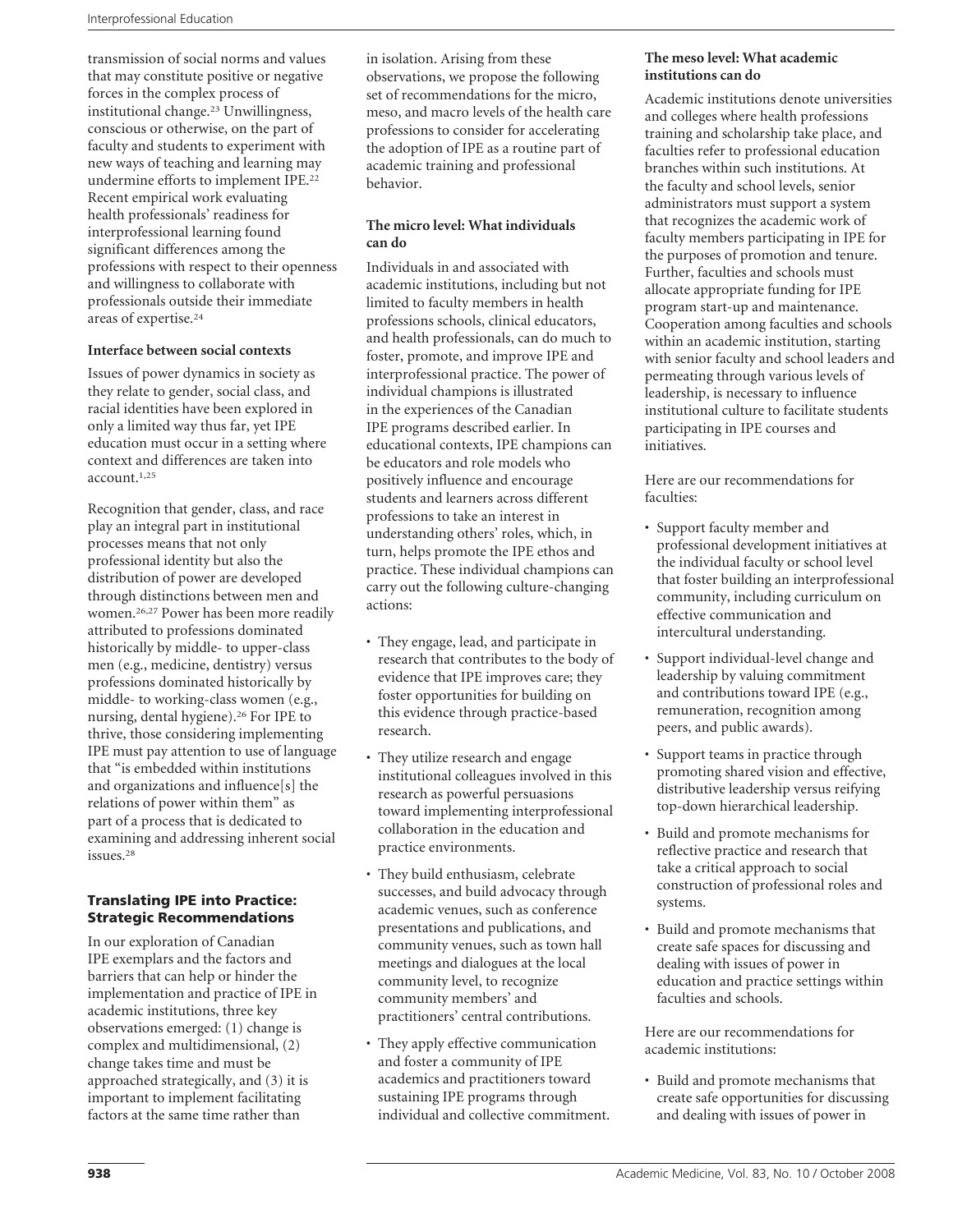education and practice settings across faculties and schools.

- Convene stakeholder faculties and schools to solve the "timetabling issue" to build on the organizational work done in, and lessons learned from, existing IPE programs.
- Provide infrastructure for centralized coordination and staffing for faculties and schools.
- Provide incentives to utilize IPE, such as institutional exploratory grants to stimulate IPE cooperation and practice.

#### **The macro level: What the academy can do**

The academy can drive IPE and advance its sustainability primarily through promoting collaboration between institutions and spearheading policy decisions and changes nationally.

Here are our recommendations for the academy:

- Set accreditation requirements for different professional training programs to ensure that IPE is a component of the core curriculum.
- Recognize and reward collaborative efforts— build on current, "grassroots" projects by providing funding support and formal recognition for evaluation and sustainability.
- Develop, promote, and implement system-level incentives and rewards for local action.
- Invest in collaborative evaluation strategies to contribute to strong evidence linking IPE to better collaborative, patient-centered practice and patient outcomes.
- Promote the generation of evidence that IPE improves care; foster opportunities for building on this evidence through practice-based research and implementation.
- Innovate and fine-tune professional accreditation systems to promote lifelong learning through interprofessional team-based practice models.
- Partner with decision makers and research institutions to monitor the efficacy of policy through evaluation.

#### Conclusion

IPE is both timely and highly relevant for the current context of team-based health practice motivated by the desire to carry out quality, patient-centered care. Academic institutions and their members can contribute significantly at both the individual and system levels to influence positive change. The findings and recommendations we have presented here are meant to stimulate dialogue and help inspire, illuminate, and animate others to further their own IPE programs. We hope that the recommendations can be considered, modified as needed, and put into practice by individuals and organizations in their respective contexts.

Dr. Ho is director, eHealth Strategy, Faculty of Medicine, University of British Columbia, Vancouver, Canada.

Dr. Jarvis-Selinger is assistant professor and associate research director, Division of Continuing Professional Development and Knowledge Translation, Faculty of Medicine, University of British Columbia, Vancouver, Canada.

Dr. Borduas is associate professor and associate director, Continuing Professional Development Office, Faculty of Medicine, Université Laval, Laval, Canada.

Dr. Frank is professor and head, Division of Medical Education, and head, Department of Bioethics, Faculty of Medicine, Dalhousie University, Halifax, Canada.

Dr. Hall is associate professor, Department of Family Medicine, University of Ottawa, Ottawa, Canada.

Dr. Handfield-Jones is assistant dean of continuing medical education, Faculty of Medicine, University of Ottawa, Ottawa, Canada.

**Dr. Hardwick** is special advisor on planning, Faculty of Medicine, University of British Columbia, Vancouver, Canada.

Dr. Lockyer is associate dean, Continuing Medical Education and Professional Development, Faculty of Medicine, University of Calgary, Calgary, Canada.

Dr. Sinclair is associate dean, Continuing Medical Education, Faculty of Medicine, Dalhousie University, Halifax, Canada.

Dr. Novak Lauscher is director of research, Division of Continuing Professional Development and Knowledge Translation, Faculty of Medicine, University of British Columbia, Vancouver, Canada.

Mr. Ferdinands is executive director, Division of Continuing Professional Development and Knowledge Translation, Faculty of Medicine, University of British Columbia, Vancouver, Canada.

Dr. MacLeod is project manager, National Collaborating Centre for Determinants of Health, St. Francis Xavier University, Antigonish, Canada.

Ms. Robitaille is research coordinator, Faculty of Pharmacy, Université Laval, Laval, Canada.

Dr. Rouleau is director, Centre de Développement Professionnel Continu, Faculty of Medicine, Université Laval, Laval, Canada.

#### Acknowledgments

The authors would like to acknowledge the funding support of Health Canada Interprofessional Education for Collaborative Patient-Centred Practice Strategy for the conceptualization, development, and completion of this initiative. The authors also acknowledge the help of Bruce Wright, MD, in reviewing the manuscript of this article.

#### References

- **1** Scott C, Thurston W. The influence of social context on partnerships in Canadian health systems. Gend Work Organ. 2004;11:481– 505.
- **2** McNair RM. The case for educating health care students in professionalism as the core content of interprofessional education. Med Educ. 2005;39:456 –464.
- **3** Baxter S. Perspectives and practice: Speech and language therapy student views of an interprofessional learning experience. Learn Health Soc Care. 2004;3:102–110.
- **4** Horsburgh M, Lamdin R, Williamson E. Multiprofessional learning: The attitudes of medical, nursing and pharmacy students to shared learning. Med Educ. 2001;35:876 – 883.
- **5** Cooke DA. Models of interprofessional learning in Canada. J Interprof Learn. 2005; 16(suppl 1):107–115.
- **6** Parsell G, Bligh J. The development of a questionnaire to assess the readiness of health care students for interprofessional learning (RIPLS). Med Educ. 1999;33:95–100.
- **7** Hall P. Interprofessional teamwork: Professional cultures as barriers. J Interprof Care. 2005;19(suppl 1):188 –196.
- **8** Gilbert JH. Interprofessional learning and higher education structural barriers. J Interprof Care. 2005;19(suppl 1):87–106.
- **9** D'Amour D, Beaulieu MD, San Martin-Rodriguez L, Ferrada-Videla M, eds. Interdisciplinary Education for Collaborative Patient-Centred Practice. Toronto, Canada: Health Canada; 2004:64.
- **10** Oandasan I, Reeves S. Key elements for interprofessional education. Part 1: The learner, the educator and the learning context. J Interprof Care. 2005;19(suppl 1): 21–38.
- **11** Oandasan I, Reeves S. Key elements for interprofessional education. Part 2: Factors, processes and outcomes. J Interprof Care. 2005;19(suppl 1):39 –48.
- **12** Steinert Y. Learning together: Interprofessional education and faculty development. J Interprof Care. 2005; (5 suppl):60 –75.
- **13** Wilkerson L, Irby DM. Strategies for improving teaching practices: A comprehensive approach to faculty development. Acad Med. 1998;73:387–396.
- **14** Hall P, Weaver L. Interdisciplinary education and teamwork: A long and winding role. Med Educ. 2001;35:867–875.
- **15** Barker KK, Bosco C, Oandasan IF. Factors in implementing interprofessional education and collaborative practice initiatives: Findings from key informant interviews. J Interprof Care. 2005;(19 suppl 1):166 –176.
- **16** Gustafson D, Sainfort F, Eichler M, Adams L, Bisognano M, Steudel H. Developing and